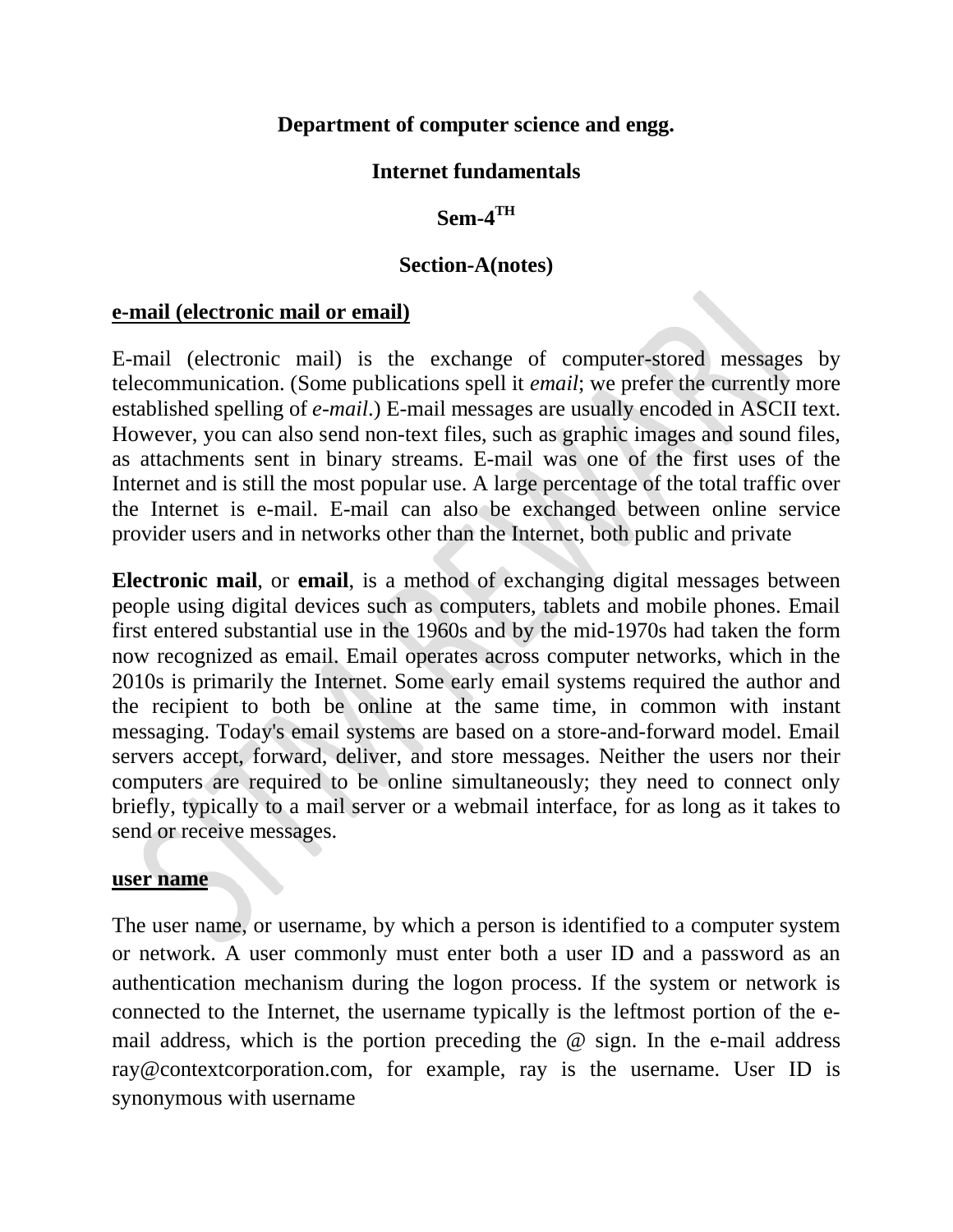#### **password**

A password is an unspaced sequence of [characters](http://searchcio-midmarket.techtarget.com/definition/character) used to determine that a computer user requesting access to a computer system is really that particular user. Typically, users of a multiuser or securely protected single-user system claim a unique name (called a *user ID*) that can be generally known. In order to verify that someone entering that user ID really is that person, a second identification, the password, known only to that person and to the system itself, is entered by the user. Most networks require that end users change their passwords on a periodic basis.

#### **EMAIL ADDRESS**

The general format of an **email address** is local-part@domain, and a specific example is jsmith@example.com. An **address** consists of two parts. The part before the @ symbol (local-part) identifies the name of a mailbox. This is often the username of the recipient, e.g., jsmith.

An **email address** identifies an email box to which [email](https://en.wikipedia.org/wiki/Email) messages are delivered. A [wide variety of formats](https://en.wikipedia.org/wiki/Non-Internet_email_address) were used in early email systems, but only a single format is used today, following the standards developed for [Internet](https://en.wikipedia.org/wiki/Internet) mail systems since the 1980s. This article uses the term *email address* to refer to the **addr-spec** defined in [RFC 5322,](https://tools.ietf.org/html/rfc5322) not to the **address** that is commonly used; the difference is that an address may contain a display name, a comment, or both.

An email address such as *John.Smith@example.com* is made up of a [local-part,](https://en.wikipedia.org/wiki/Email_address#Local-part) an @ symbol, then a case-insensitive [domain.](https://en.wikipedia.org/wiki/Email_address#Domain_part) Although the standard specifies the local part to be case-sensitive, in practice the mail system at *example.com* may treat *John.Smith* as equivalent to *JohnSmith* or even as *johnsmith*, [\[1\]](https://en.wikipedia.org/wiki/Email_address#cite_note-1) and mail systems often limit their users' choice of name to a subset of the technically valid characters. In some cases they also limit which addresses it is possible to send mail to.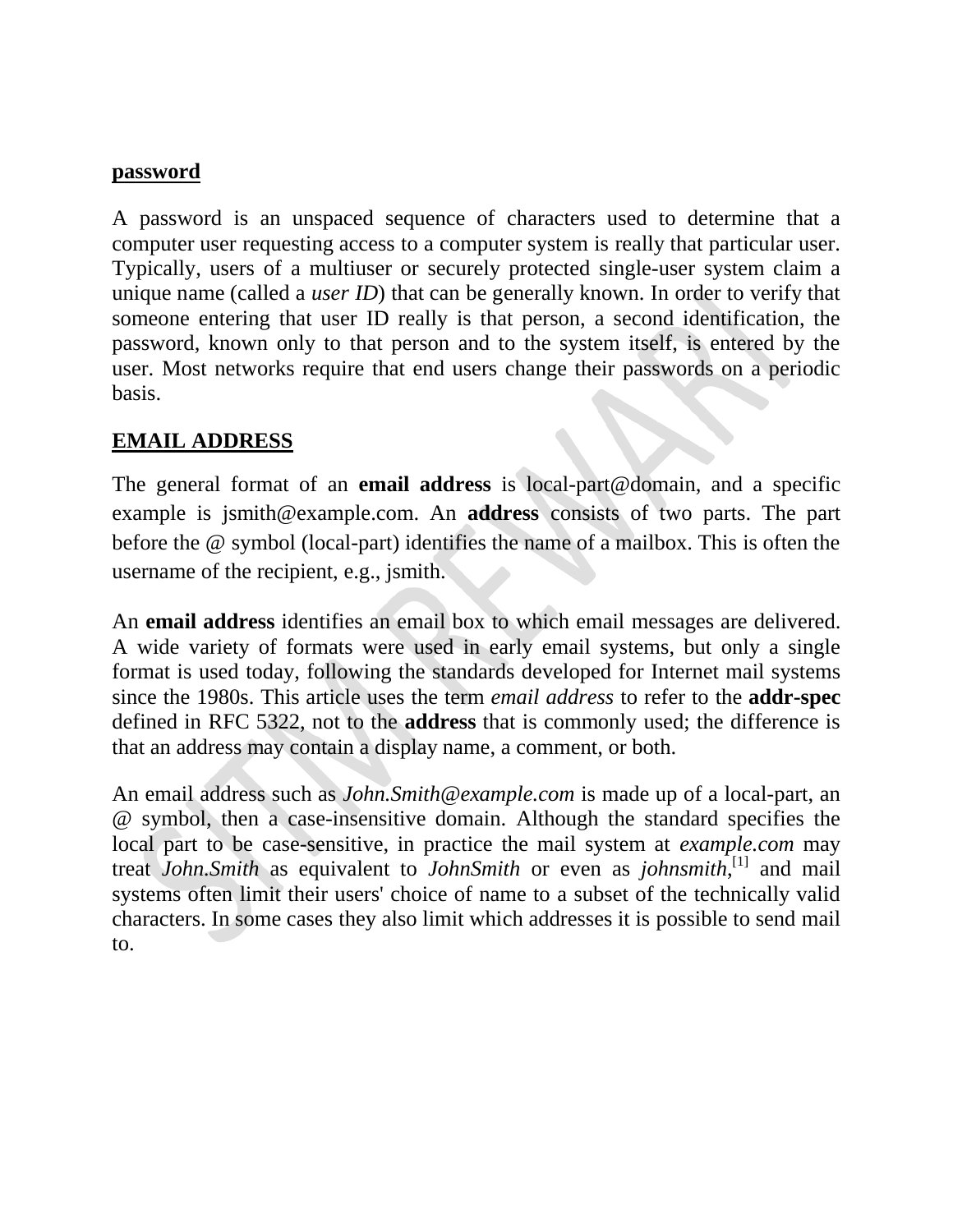#### **Parts of an email message**

An email message consists of the following general components:

#### **Headers**

The message headers contain information concerning the sender and recipients. The exact content of mail headers can vary depending on the email system that generated the message. Generally, headers contain the following information:

- **Subject.** Subject is a description of the topic of the message and displays in most email systems that list email messages individually. A subject line could be something like "2010 company mission statement" or, if your spam filtering application is too lenient, "Lose weight fast!!! Ask me how."
- **Sender (From).** This is the sender's Internet email address. It is usually presumed to be the same as the Reply-to address, unless a different one is provided.
- **Date and time received (On)**. The date and time the message was received.
- **Reply-to.** This is the Internet email address that will become the recipient of your reply if you click the Reply button.
- **Recipient (To:).** First/last name of email recipient, as configured by the sender.
- ∑ **Recipient email address.** The Internet mail address of the recipient, or where the message was actually sent.
- **Attachments**. Files that are attached to the message.

# **Body**

The body of a message contains text that is the actual content, such as "Employees who are eligible for the new health care program should contact their supervisors by next Friday if they want to switch." The message body also may include signatures or automatically generated text that is inserted by the sender's email system.

# **Mailer FEATURES:**

a company that sends direct mail. A mailer often employs a list broker to assist with buying mailing lists and a service bureau to assist with the list processing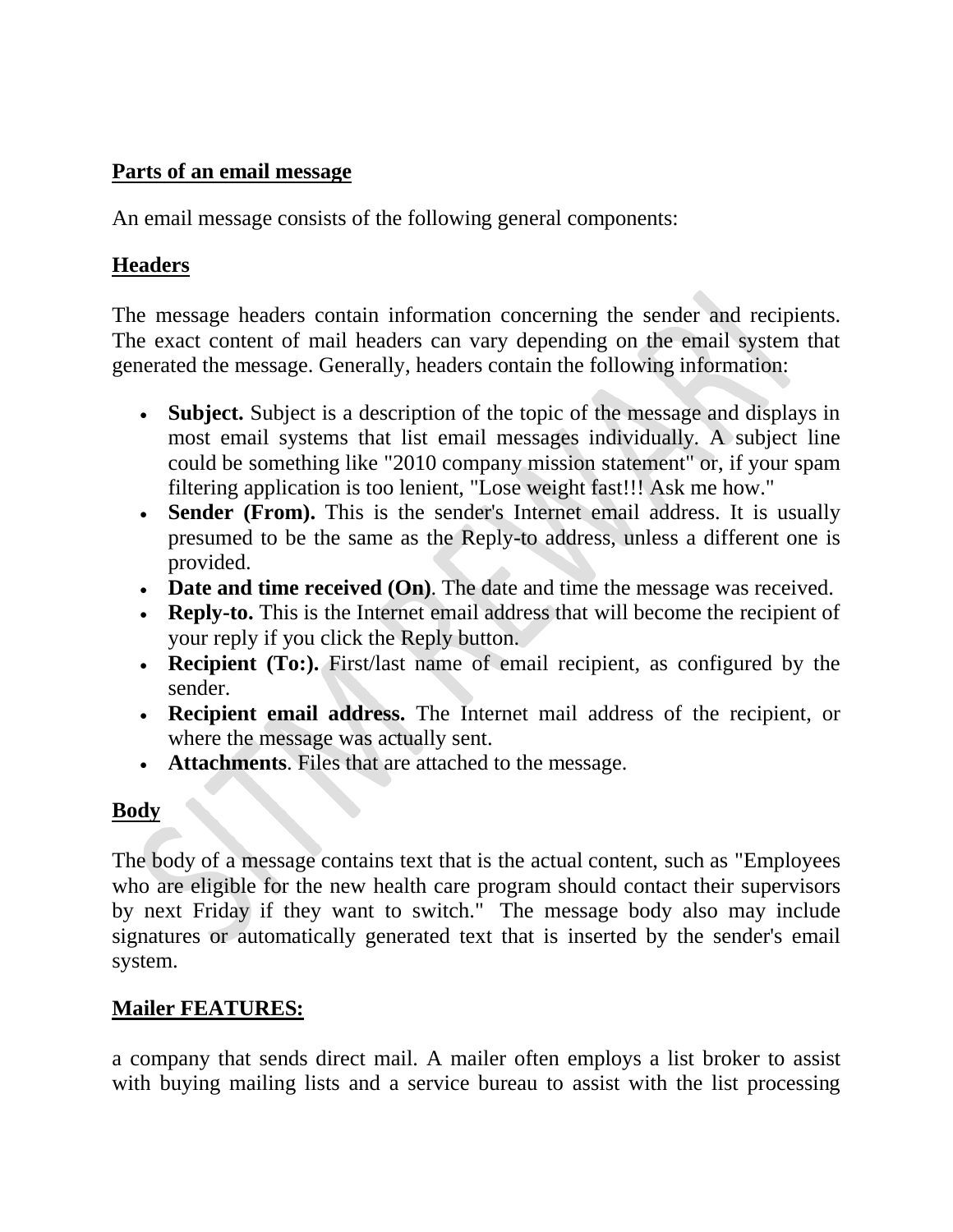necessary to conduct their direct marketing campaigns. The term mailer is sometimes used to refer to a marketer sending email or other direct communication

**Mailer** may refer to:

- [Mass mailer,](https://en.wikipedia.org/wiki/Mass_mailer) a computer worm that spreads itself via e-mail
- [Mailer \(occupation\),](https://en.wikipedia.org/wiki/Mailer_%28occupation%29) an individual employed to handle newspapers from the press to the truck.

#### **Working of E-mail**

**Email working** follows the client server approach. In this client is the mailer i.e. the **mail** application or **mail** program and server is a device that manages **emails**. ... The message is routed to Simple **Mail** Transfer Protocol to person B's **mail** server.

Email working follows the client server approach. In this client is the mailer i.e. the mail application or mail program and server is a device that manages emails.

Following example will take you through the basic steps involved in sending and receiving emails and will give you a better understanding of working of email system:

- Suppose person A wants to send an email message to person B.
- Person A composes the messages using a mailer program i.e. mail client and then select Send option.
- ∑ The message is routed to **Simple Mail Transfer Protocol** to person B's mail server.
- The mail server stores the email message on disk in an area designated for person B.

#### **Email management**

**Email management** is a specific field of communications **management** for managing high volumes of inbound electronic **mail** received by organizations. ... Customer service call centers currently employ **email** response **management** agents along with telephone support agents, and typically use software solutions to **manage emails**. **Email management** is a specific field of [communications](https://en.wikipedia.org/wiki/Communications_management)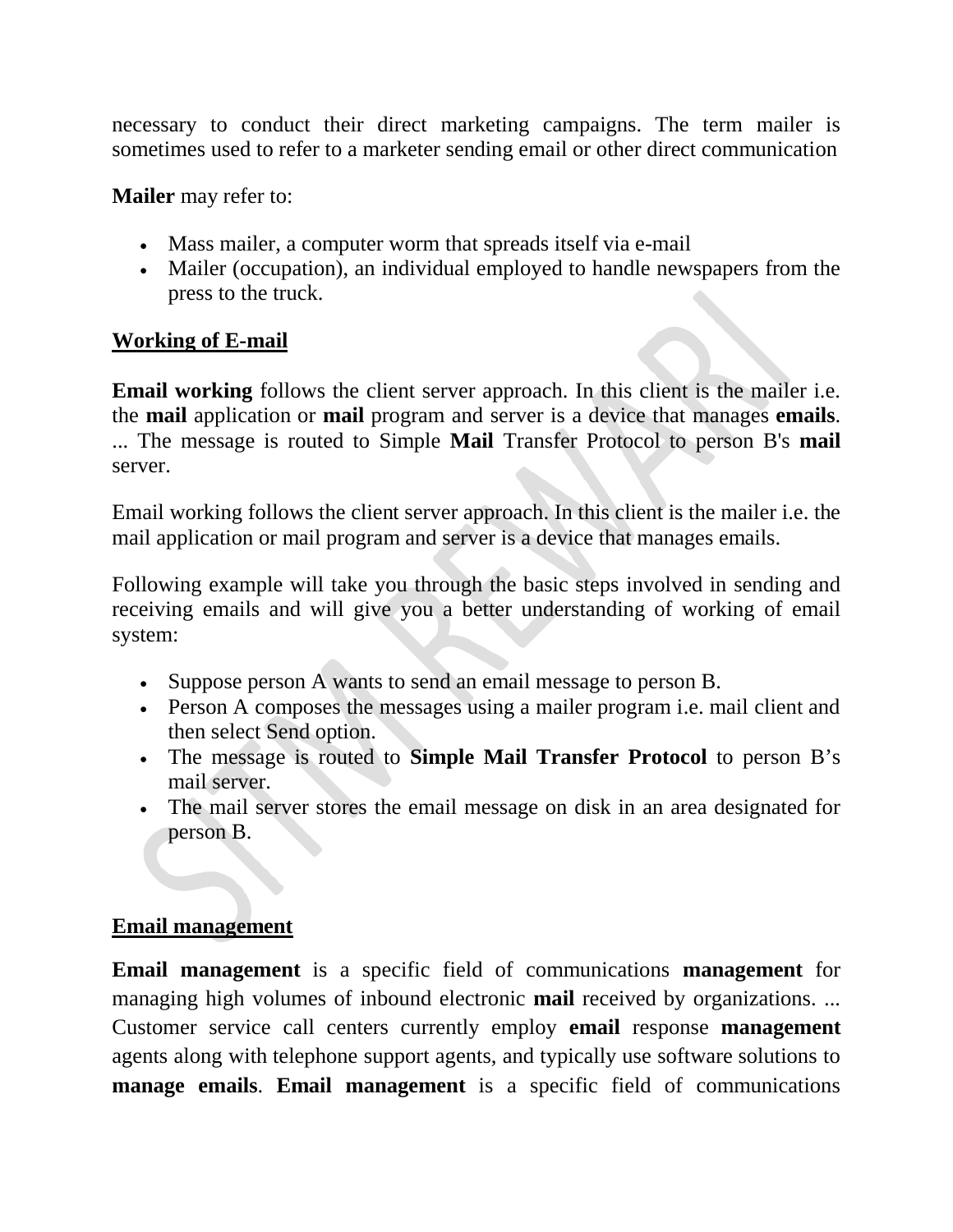[management](https://en.wikipedia.org/wiki/Communications_management) for managing high volumes of inbound electronic mail received by organizations. Today, email management is an essential component of customer service management. Customer service call centers currently employ email response management agents along with telephone support agents, and typically use software solutions to manage emails

# **MIME (Multi-Purpose Internet Mail Extensions)**

MIME (Multi-Purpose Internet Mail Extensions) is an extension of the original Internet [e-mail](http://searchmobilecomputing.techtarget.com/definition/e-mail) [protocol](http://searchnetworking.techtarget.com/definition/protocol) that lets people use the protocol to exchange different kinds of data files on the Internet: audio, video, images, application programs, and other kinds, as well as the [ASCII](http://searchcio-midmarket.techtarget.com/definition/ASCII) text handled in the original protocol, the Simple Mail Transport Protocol [\(SMTP\)](http://searchexchange.techtarget.com/definition/SMTP). In 1991, Nathan Borenstein of Bellcore proposed to the [IETF](http://searchsoa.techtarget.com/definition/IETF) that SMTP be extended so that Internet (but mainly Web) [clients](http://searchenterprisedesktop.techtarget.com/definition/client) and [servers](http://whatis.techtarget.com/definition/server) could recognize and handle other kinds of data than ASCII text. As a result, new file types were added to "mail" as a supported Internet Protocol file type.

**Multipurpose Internet Mail Extensions** (**MIME**) is an [Internet standard](https://en.wikipedia.org/wiki/Internet_standard) that extends the format of [email](https://en.wikipedia.org/wiki/Email) to support:

- Text in [character sets](https://en.wikipedia.org/wiki/Character_set) other than [ASCII](https://en.wikipedia.org/wiki/ASCII)
- Non-text attachments: audio, video, images, application programs etc.
- Message bodies with multiple parts
- ∑ Header information in non-ASCII character sets

Virtually all human-written [Internet](https://en.wikipedia.org/wiki/Internet) email and a fairly large proportion of automated email is transmitted via [SMTP](https://en.wikipedia.org/wiki/Simple_Mail_Transfer_Protocol) in MIME format.

# **NEWS GROUP:**

A **newsgroup** is a discussion about a particular subject consisting of notes written to a central **Internet** site and redistributed through **Usenet**, a worldwide network of news discussion groups. **Usenet** uses the Network News Transfer Protocol (NNTP).

# **Chat room**

A *chat room* is a Web site, part of a Web site, or part of an online service such as America Online, that provides a venue for communities of users with a common interest to communicate in real time.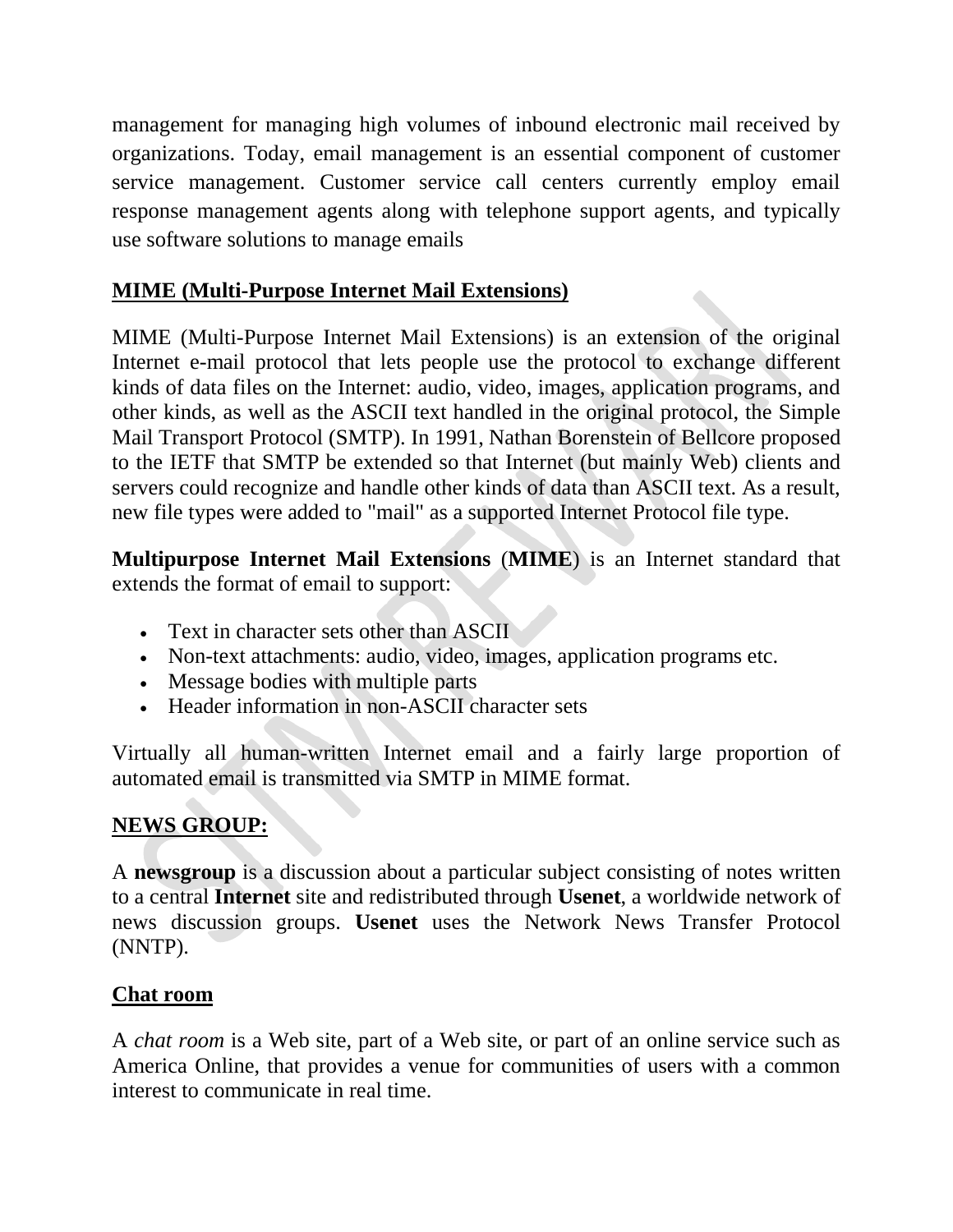an area on the Internet or other computer network where users can communicate, typically one dedicated to a particular topic.

# **What Is The Internet?**

In the broadest terms, people like to view the Internet as a cloud, you put your data in one place, it comes out the place you want it to on the other side. In reality the internet is tens of thousands kilometers of fiber optic cable, hundreds of thousands to millions of kilometers of copper wire, and hardware and software connecting them all together in a redundant, fast, and self-sufficient network. But not to worry, it's not that bad: you only have to worry about a very small portion of the network, you can let someone else worry about the rest, and you even get someone to yell at when things go wrong.

# **Network congestion**

**Network congestion** in [data networking](https://en.wikipedia.org/wiki/Data_networking) and [queueing theory](https://en.wikipedia.org/wiki/Queueing_theory) is the reduced [quality of service](https://en.wikipedia.org/wiki/Quality_of_service) that occurs when a network node is carrying more data than it can handle. Typical effects include [queueing delay,](https://en.wikipedia.org/wiki/Queueing_delay) [packet loss](https://en.wikipedia.org/wiki/Packet_loss) or the [blocking](https://en.wikipedia.org/wiki/Blocking_probability) of new connections. A consequence of congestion is that an incremental increase in [offered load](https://en.wikipedia.org/wiki/Offered_load) leads either only to a small increase or even a decrease in network [throughput.](https://en.wikipedia.org/wiki/Throughput) $^{[1]}$  $^{[1]}$  $^{[1]}$ 

[Network protocols](https://en.wikipedia.org/wiki/Network_protocol) that use aggressive [retransmissions](https://en.wikipedia.org/wiki/Retransmission_%28data_networks%29) to compensate for packet loss due to congestion can increase congestion, even after the initial load has been reduced to a level that would not normally have induced network congestion. Such networks exhibit two stable states under the same level of load. The stable state with low throughput is known as *congestive collapse*.

Networks use congestion control and congestion avoidance techniques to try to avoid collapse. These include: [exponential backoff](https://en.wikipedia.org/wiki/Exponential_backoff) in protocols such as [802.11](https://en.wikipedia.org/wiki/802.11) [CSMA/CA](https://en.wikipedia.org/wiki/Carrier_sense_multiple_access_with_collision_avoidance) and the original [Ethernet,](https://en.wikipedia.org/wiki/Ethernet) [window](https://en.wikipedia.org/wiki/Sliding_window) reduction in [TCP,](https://en.wikipedia.org/wiki/Transmission_control_protocol) and [fair queueing](https://en.wikipedia.org/wiki/Fair_queueing) in devices such as [routers.](https://en.wikipedia.org/wiki/Router_%28computing%29) Another method is to implement priority schemes, transmitting some packets with higher priority than others. A third avoidance method is the explicit allocation of network resources to specific flows. One example of this is the use of Contention-Free Transmission Opportunities (CFTXOPs) in the [ITU-T](https://en.wikipedia.org/wiki/ITU-T) [G.hn](https://en.wikipedia.org/wiki/G.hn) standard, which provides high-speed (up to 1 Gbit/s) [local area networking](https://en.wikipedia.org/wiki/Local_area_network) over varying wires (power lines, phone lines and coaxial cables).

# **Internet culture**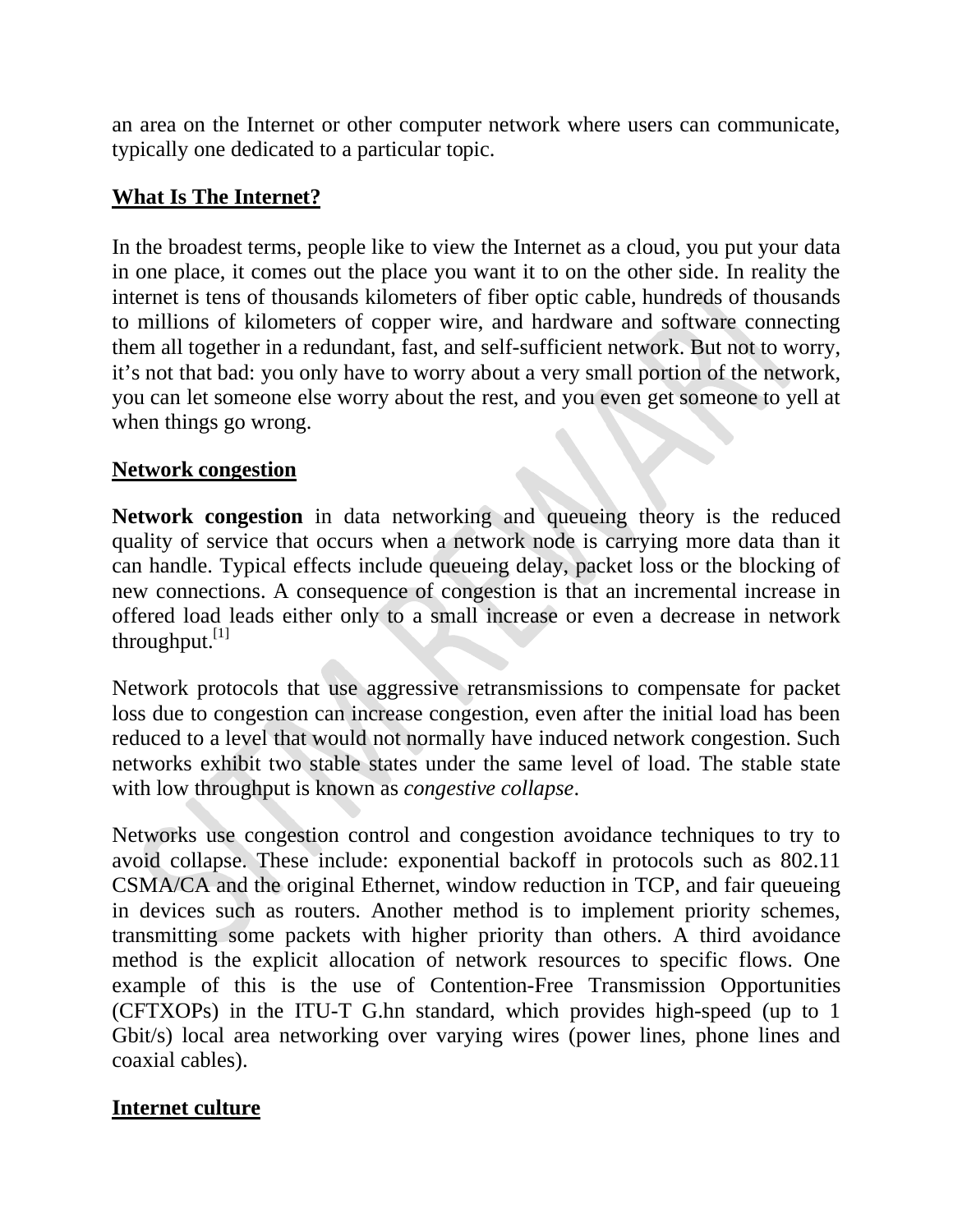**Internet culture** is also the study of various social phenomena associated with the **Internet** and other new forms of the network communication, such as online communities, online multi-player gaming, wearable computing, social gaming, social media, mobile apps, augmented reality, and texting, and includes issues related.

**Computer culture** is the [culture](https://en.wikipedia.org/wiki/Culture) that has emerged, or is emerging, from the use of [computer networks](https://en.wikipedia.org/wiki/Computer_network) for [communication,](https://en.wikipedia.org/wiki/Computer-mediated_communication) [entertainment,](https://en.wikipedia.org/wiki/Entertainment_industry#Electronic_entertainment) and [business.](https://en.wikipedia.org/wiki/Electronic_business) *Internet culture* is also the study of various [social phenomena associated with the Internet](https://en.wikipedia.org/wiki/Internet#Social_impact) and other new forms of the network communication, such as online communities, online multi-player gaming, wearable computing, social gaming, social media, mobile apps, augmented reality, and texting, $\left[1\right]$  and includes issues related to identity, privacy, and network formation.

# **Introduction to Business Culture**

The [www.businessculture.org](http://businessculture.org/) website will give you an in-depth insight into European Business Culture across 31 European Countries. However, before you look at the business culture definition it is necessary to understand what culture is.

Culture illustrates the accepted norms and values and traditional behaviour of a group. One definition of culture by Deal and Kennedy is *"the way a we do things around here"*. However, culture also evolves over time. The culture of each country has its own beliefs, values and activities. In other words culture can be defined as an evolving set of collective beliefs, values and attitudes.

# **Internet Service Providers (ISP)**

- Internet Service Provider (ISP) is a company offering access to internet. ...
- Dial-up connection uses telephone line to connect PC to the internet. ...
- ISDN is acronym of Integrated Services Digital Network. ...
- Key points:
- ∑ DSL is acronym of Digital Subscriber Line. ...
- Key Points:
- ∑ Key Points:

# **Internet Connections**

When determining which type of Internet connection is right for you or your family, it's important to understand the distinction between each connection. In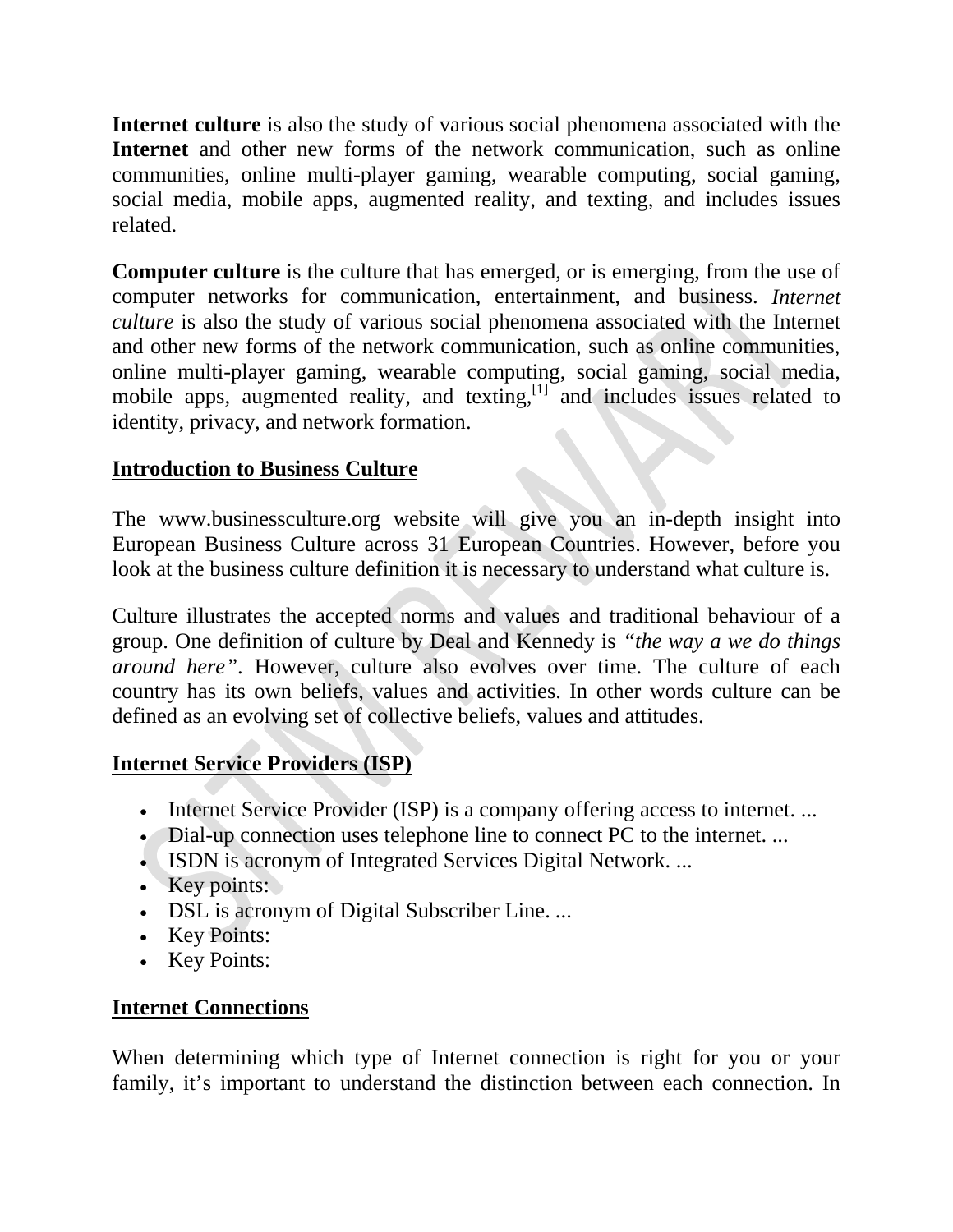today's age, there are numerous ways to connect laptops, desktops, mobile phones, gaming consoles, e-readers and tablets to the Internet. Some of the most widely used Internet connections are described below.

# *Wireless*

Radio frequency bands are used in place of telephone or cable networks. One of the greatest advantages of wireless Internet connections is the "always-on" connection that can be accessed from any location that falls within network coverage. Wireless connections are made possible through the use of a modem, which picks up Internet signals and sends them to other devices.

# *Mobile*

Many cell phone and smartphone providers offer voice plans with Internet access. Mobile Internet connections provide good speeds and allow you to access the [Internet on the go.](http://www.xfinity.com/resources/internet-on-the-go.html)

# *Hotspots*

Hotspots are sites that offer Internet access over a wireless local area network (WLAN) by way of a router that then connects to an Internet service provider. Hotspots utilize [Wi-Fi](http://wifi.comcast.com/) technology, which allows electronic devices to connect to the Internet or exchange data wirelessly through radio waves. Hotspots can be phone-based or free-standing, commercial or free to the public.

# *Dial-Up*

Dial-up connections require users to link their phone line to a computer in order to access the Internet. This particular type of connection—also referred to as analog—does not permit users to make or receive phone calls through their [home](http://www.xfinity.com/home-phone-service.html)  [phone service](http://www.xfinity.com/home-phone-service.html) while using the Internet.

# *Broadband*

This high-speed Internet connection is provided through either cable or telephone companies. One of the fastest options available, broadband Internet uses multiple data channels to send large quantities of information. The term broadband is shorthand for broad bandwidth. Broadband Internet connections such as DSL and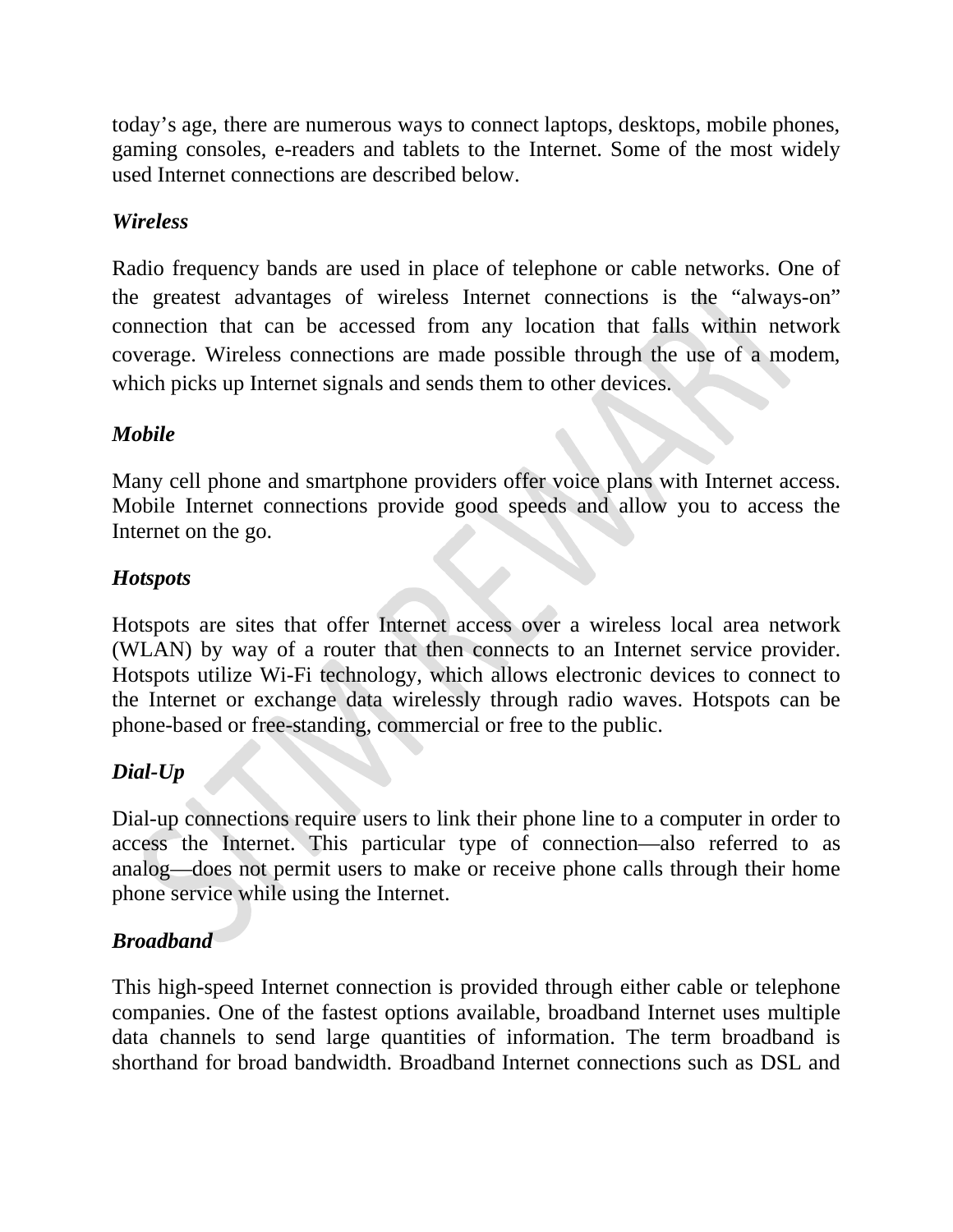cable are considered high-bandwidth connections. Although many DSL connections can be considered broadband, not all broadband connections are DSL.

#### *DSL*

DSL, which stands for Digital Subscriber Line, uses existing 2-wire copper telephone line connected to one's home so service is delivered at the same time as landline telephone service. Customers can still place calls while surfing the Internet.

# *Cable*

Cable Internet connection is a form of broadband access. Through use of a cable modem, users can access the Internet over cable TV lines. Cable modems can provide extremely fast access to the Internet.

#### *Satellite*

In certain areas where broadband connection is not yet offered, a satellite Internet option may be available. Similar to wireless access, satellite connection utilizes a modem.

#### *ISDN*

ISDN (Integrated Services Digital Network) allows users to send data, voice and video content over digital telephone lines or standard telephone wires. The installation of an ISDN adapter is required at both ends of the transmission—on the part of the user as well as the Internet access provider.

There are quite a few other Internet connection options available, including T-1 lines, T-3 lines, OC (Optical Carrier) and other DSL technologies.

#### **DOMAIN NAME**

A **domain name** is an identification string that defines a realm of administrative autonomy, authority or control within the Internet. **Domain names** are formed by the rules and procedures of the **Domain Name** System (DNS). Any **name** registered in the DNS is a **domain name**.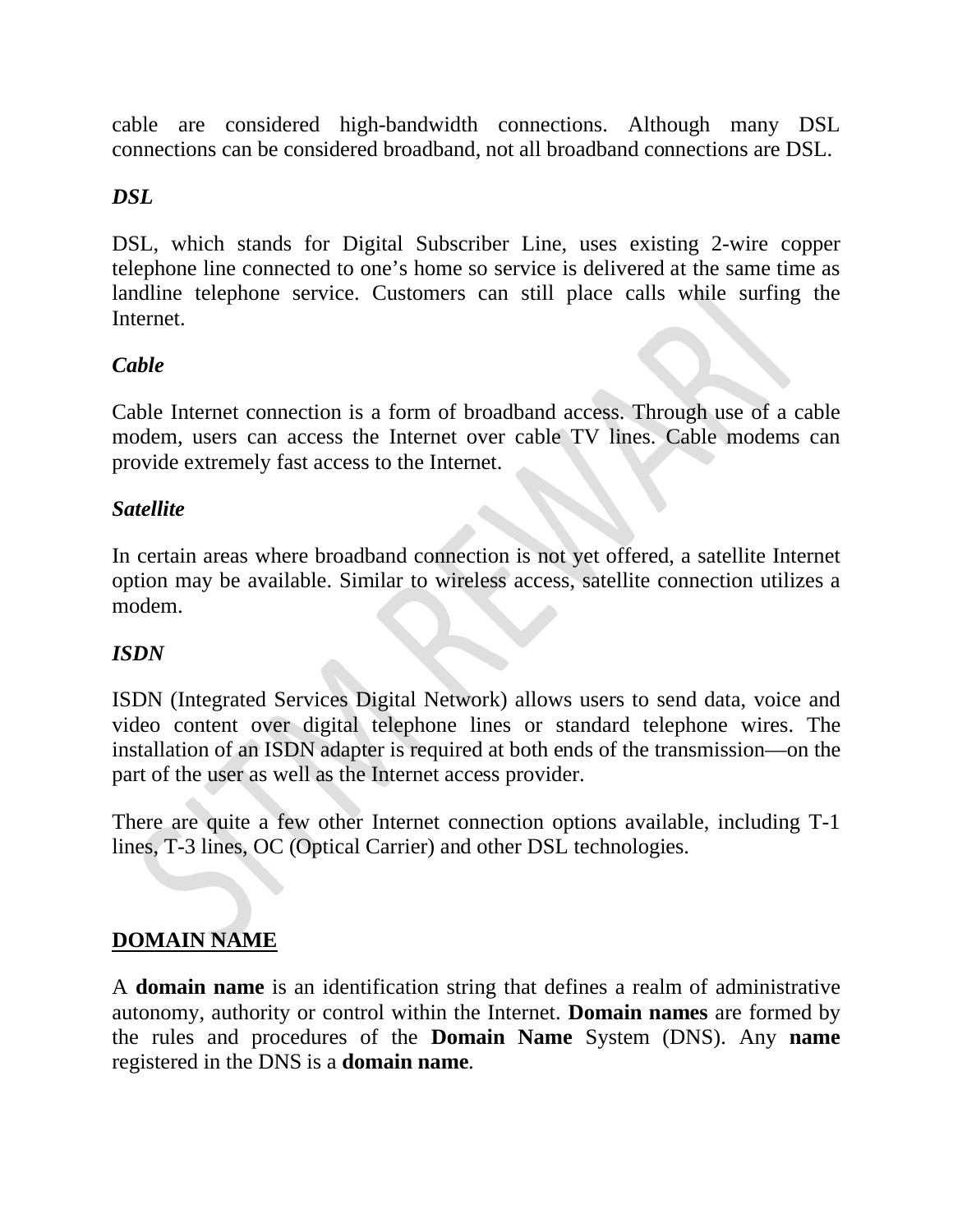A **domain name** is an identification [string](https://en.wikipedia.org/wiki/String_%28computer_science%29) that defines a realm of administrative autonomy, authority or control within the [Internet.](https://en.wikipedia.org/wiki/Internet) Domain names are formed by the rules and procedures of the [Domain Name System](https://en.wikipedia.org/wiki/Domain_Name_System) (DNS). Any name registered in the DNS is a domain name. Domain names are used in various networking contexts and application-specific naming and addressing purposes. In general, a domain name represents an [Internet Protocol](https://en.wikipedia.org/wiki/Internet_Protocol) (IP) resource, such as a personal computer used to access the Internet, a server computer hosting a [web site,](https://en.wikipedia.org/wiki/Web_site) or the web site itself or any other service communicated via the Internet. In 2015, 294 million domain names had been registered

**Domain Name Servers** (**DNS**) are the Internet's equivalent of a phone book. They maintain a directory of **domain names** and translate them to Internet Protocol (IP) addresses. This is necessary because, although **domain names** are easy for people to remember, computers or machines, access websites based on IP addresses.

# **Internet Protocol version 6** (**IPv6**)

**Internet Protocol version 6** (**IPv6**) is the most recent version of the [Internet](https://en.wikipedia.org/wiki/Internet_Protocol)  [Protocol](https://en.wikipedia.org/wiki/Internet_Protocol) (IP), the [communications protocol](https://en.wikipedia.org/wiki/Communications_protocol) that provides an identification and location system for computers on networks and routes traffic across the [Internet.](https://en.wikipedia.org/wiki/Internet) IPv6 was developed by the [Internet Engineering Task Force](https://en.wikipedia.org/wiki/Internet_Engineering_Task_Force) (IETF) to deal with the long-anticipated problem of [IPv4 address exhaustion.](https://en.wikipedia.org/wiki/IPv4_address_exhaustion) IPv6 is intended to replace [IPv4](https://en.wikipedia.org/wiki/IPv4)

IPv6 provides other technical benefits in addition to a larger addressing space. In particular, it permits hierarchical address allocation methods that facilitate route aggregation across the Internet, and thus limit the expansion of [routing tables.](https://en.wikipedia.org/wiki/Routing_table) The use of multicast addressing is expanded and simplified, and provides additional optimization for the delivery of services. Device mobility, security, and configuration aspects have been considered in the design of the protocol.

# **Modem**

A **modem** (**mo**dulator-**dem**odulator) is a [network hardware](https://en.wikipedia.org/wiki/Network_hardware) device that [modulates](https://en.wikipedia.org/wiki/Modulation#Digital_modulation_methods) one or more [carrier wave](https://en.wikipedia.org/wiki/Carrier_wave) signals to encode [digital information](https://en.wikipedia.org/wiki/Digital_information) for transmission and [demodulates](https://en.wikipedia.org/wiki/Demodulation) signals to decode the transmitted information. The goal is to produce a [signal](https://en.wikipedia.org/wiki/Signal_%28electronics%29) that can be transmitted easily and decoded to reproduce the original digital data. Modems can be used with any means of transmitting analog signals, from [light emitting diodes](https://en.wikipedia.org/wiki/Light_emitting_diode) to [radio.](https://en.wikipedia.org/wiki/Radio) A common type of modem is one that turns the [digital data](https://en.wikipedia.org/wiki/Digital_data) of a [computer](https://en.wikipedia.org/wiki/Computer) into modulated [electrical signal](https://en.wikipedia.org/wiki/Electrical_signal) for transmission over